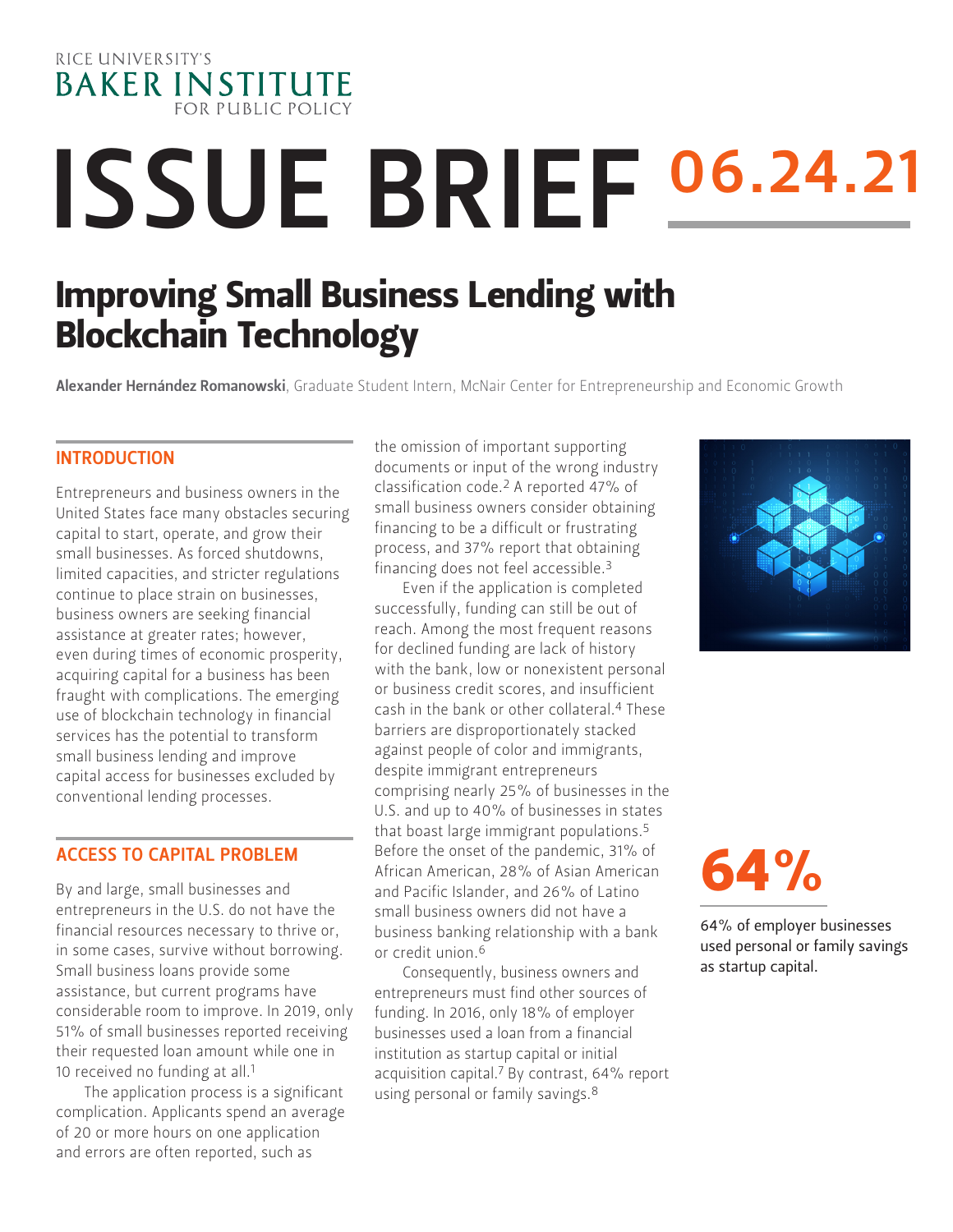The economic impact of the COVID-19 pandemic created a staggering need for financial assistance for businesses, leading to the Paycheck Protection Program (PPP) of March 2020. The goal of the PPP was to provide aid to small businesses of 500 or fewer employees adversely affected by the pandemic.9 However, the PPP also served to highlight the cracks in the small business loan system. Some banks prioritized existing customers, and others did not accept applications unless the business had a checking account, a credit card, and a previous loan with that institution.10 Fraud was also a problem, as exemplified by one Florida business owner who spent his \$4 million PPP loan on a Lamborghini, shopping sprees, and stays at high-end hotels.<sup>11</sup>

#### APPLICATION OF BLOCKCHAIN

Businesses and entrepreneurs in the U.S. have already turned to blockchain<sup>12</sup> to address the capital access problem. Private companies, including Figure, SALT, Crypto, and Finclusive, are providing financial services using blockchain and cryptocurrencies.

Blockchain technology can also be implemented to facilitate the application and loan process through the Small Business Administration. Since all the activities on a blockchain platform are visible, SBA lenders can decide credit worthiness without an application process.

If cryptocurrency becomes legal tender, intermediaries such as banks would no longer be necessary. Lenders could provide cryptocurrency loans through blockchain and significantly streamline the lending process.

Some states have already pushed for a legal framework regarding the application of blockchain for business use in transactions and bank accounts. This year, Texas adopted standards for virtual currency in a new law that takes effect September 1, 2021, officially recognizing cryptocurrency in state commercial law.13

#### CHALLENGES

One benefit of blockchain technology for the SBA would be increased transparency. Citizens' trust in the government is among the lowest it has been in the last century.14 As a decentralized, publicly accessible ledger, blockchain provides much needed transparency.15 At the same time, the decentralized nature of blockchain makes it harder to regulate and therefore more difficult to harness for public programs like SBA lending.

#### ENDNOTES

1. "The Capital Report," accessed May 31, 2021, [https://squareup.com/us/en/capital/](https://squareup.com/us/en/capital/capital-report-2020) [capital-report-2020.](https://squareup.com/us/en/capital/capital-report-2020)

2. Colin Kraczkowsky, "Applying Blockchain to the External Financing Needs of Small Business Owners," Medium, December 6, 2020, [https://medium.](https://medium.com/swlh/applying-blockchain-to-the-external-financing-needs-of-small-business-owners-6fb0e0423ff1) [com/swlh/applying-blockchain-to-the](https://medium.com/swlh/applying-blockchain-to-the-external-financing-needs-of-small-business-owners-6fb0e0423ff1)[external-financing-needs-of-small](https://medium.com/swlh/applying-blockchain-to-the-external-financing-needs-of-small-business-owners-6fb0e0423ff1)[business-owners-6fb0e0423ff1](https://medium.com/swlh/applying-blockchain-to-the-external-financing-needs-of-small-business-owners-6fb0e0423ff1).

3. "The Capital Report," accessed May 31, 2021, [https://squareup.com/us/en/](https://squareup.com/us/en/capital/capital-report-2020) [capital/capital-report-2020](https://squareup.com/us/en/capital/capital-report-2020).

4. Ibid.

5. Alli Romano,"Starting a Business as an Immigrant." LendingTree, September 18, 2018, [https://www.lendingtree.com/](https://www.lendingtree.com/business/starting-a-business-as-an-immigrant/) [business/starting-a-business-as-an](https://www.lendingtree.com/business/starting-a-business-as-an-immigrant/)[immigrant/.](https://www.lendingtree.com/business/starting-a-business-as-an-immigrant/)

6. "Small Businesses Struggling to Access Capital, Harming Their Financial Recovery | Small Business Majority," February 17, 2021, [https://](https://smallbusinessmajority.org/our-research/access-capital/small-businesses-struggling-access-capital-harming-their-financial-recovery) [smallbusinessmajority.org/our-research/](https://smallbusinessmajority.org/our-research/access-capital/small-businesses-struggling-access-capital-harming-their-financial-recovery) [access-capital/small-businesses](https://smallbusinessmajority.org/our-research/access-capital/small-businesses-struggling-access-capital-harming-their-financial-recovery)[struggling-access-capital-harming-their](https://smallbusinessmajority.org/our-research/access-capital/small-businesses-struggling-access-capital-harming-their-financial-recovery)[financial-recovery.](https://smallbusinessmajority.org/our-research/access-capital/small-businesses-struggling-access-capital-harming-their-financial-recovery)

7. Alicia Robb and Arnobio Morelix, "Startup Financing Trends by Race: How Access to Capital Impacts Profitability," *SSRN Electronic Journal*, 2016, [https://doi.](https://doi.org/10.2139/ssrn.2859893) [org/10.2139/ssrn.2859893.](https://doi.org/10.2139/ssrn.2859893)

8. Ibid.

#### With blockchain, lenders can decide credit worthiness without an application process.